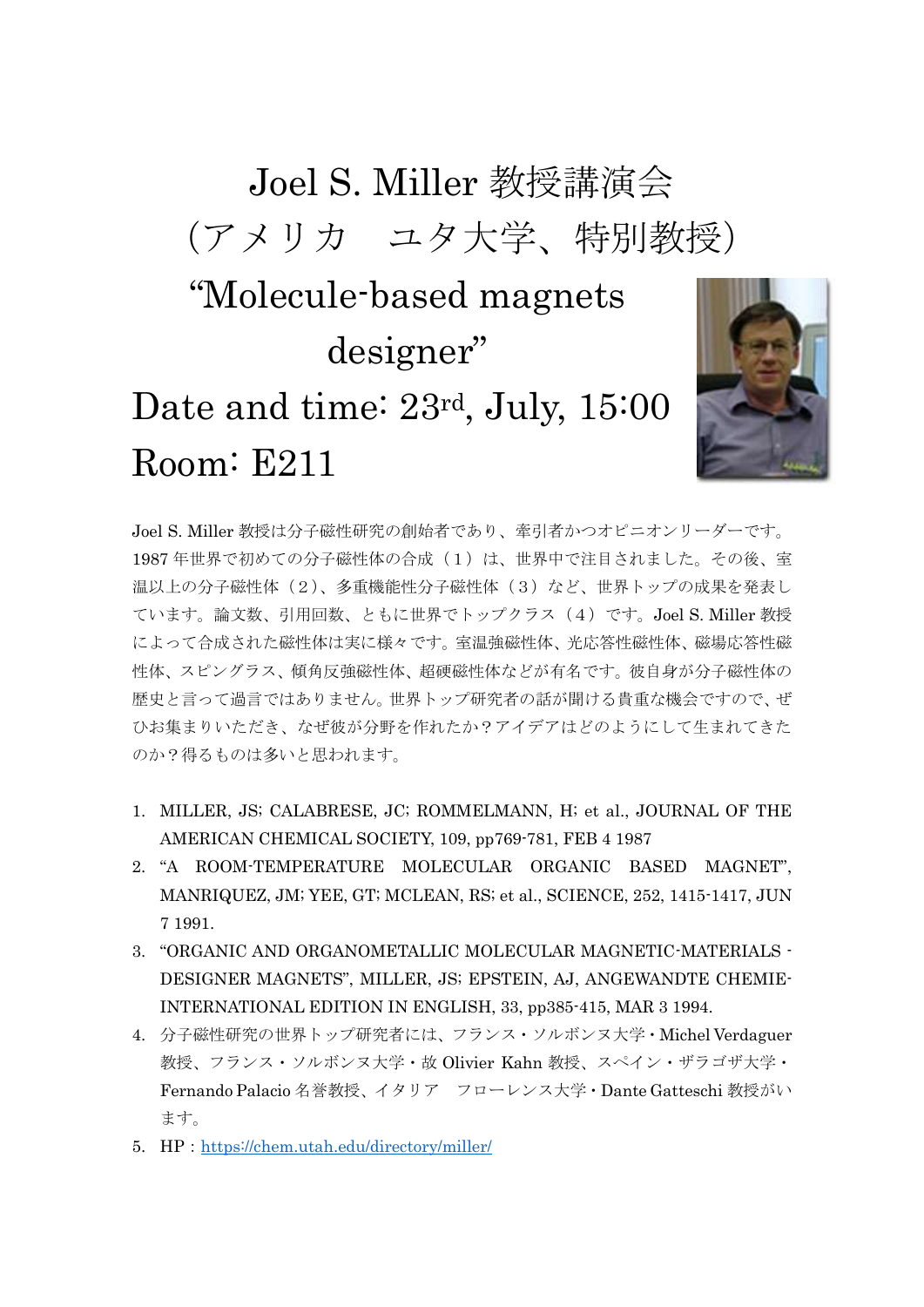## Organic-based Magnets: New Chemistry Physics and Materials for This Millennium

Joel S. Miller Department of Chemistry

University of Utah Salt Lake City, UT 84112-0850 USA jsmiller@chem.utah.edu

Organic-based materials exhibiting the technologically important property of bulk magnetism have been pioneered in our laboratory and studied in collaboration with many research groups worldwide. These magnets are prepared via conventional organic synthetic chemistry methodologies, but unlike classical inorganic-based magnets do not require high-temperature metallurgical processing. Furthermore, these magnets are frequently soluble in conventional organic solvents and have saturation magnetizations more than twice that of iron metal on a mole basis, as well as in some cases coercive fields exceeding that of all commercial magnets  $(e.g., \text{Co}_5\text{Sm})$ . Also several magnets with critical temperatures  $(T_c)$  exceeding room temperature have been prepared. In addition to an overview of magnetic behavior, numerous examples of structurally characterized magnets made from molecules will be presented. Four examples magnetically order above room temperature and as high at  $127 \text{ °C}$ . These will include  $[M<sup>III</sup>(C<sub>5</sub>Me<sub>5</sub>)<sub>2</sub>][A]$ ,  $[M<sup>III</sup>(porphyrin)][A] (A = cyanocarbon etc. electron acceptors)$ as well as  $M[TCNE]_{x}$  (TCNE = tetracyanoethylene), which for  $M = V$  is a room temperature magnet that can be fabricated as a thin film magnet via Chemical Vapor Deposition (CVD) techniques. A newer class of magnets of  $\text{Ru}_2(\text{O}_2\text{CR})_4_3[\text{M(CN)}_6]$  (M = Cr, Fe;  $R = Me$ ,  $t$ -Bu) composition will also discussed. For  $R = Me$  an interpenetrating, cubic (3-D) lattice forms and the magnet exhibits anomalous hysteresis, saturation magnetization, out-of-phase,  $\chi''(T)$ , AC susceptibility, and zero field cooled-field cooled temperature-dependent magnetization data. This is in contrast to  $R = t$ -Bu, which forms a layered (2-D) lattice. Additionally, new magnets possessing the nominal Prussian blue composition,  $M'[M(CN)_6]_x$  and  $(Cation)_yM'[M(CN)_6]$ , but not their structure, will be described. This forms a series of cation-adaptive structures with  $[NEt_4]_2Mn_3(CN)_8$ ,  $[NEt_4]Mn_3(CN)_7$ ,  $[NMeEt_3]_2Mn_5(CN)_{12}$  and  $[NMe_4]_3Mn_5(CN)_{13}$ stoichiometries that order as antiferromagnets or ferrimagnets. Finally, Li[TCNE] magnetically orders as a weak ferromagnet  $(=$  canted antiferromagnet) below 21.0 K. The structure, determined *ab initio* from synchrotron powder X-ray diffraction data,